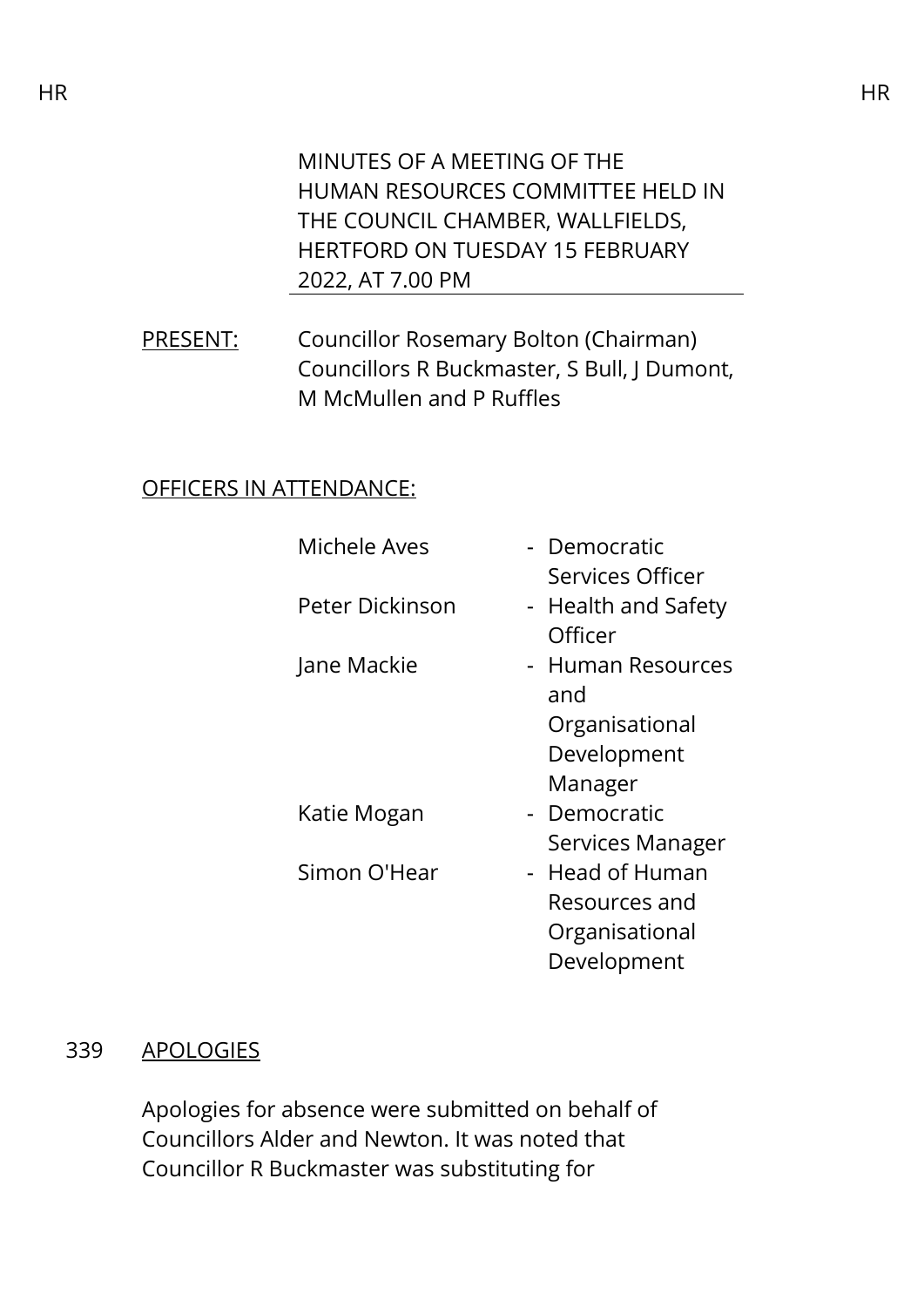Councillor Alder.

## 340 MINUTES - 24 NOVEMBER 2021

Councillor Ruffles explained that the Minutes of the Committee meeting held on 24 November 2021 contained a typing error at Minute 256, under the heading of Human Resources Management Statistics For Quarter 2 ( July – September 2021). The error consisted of the words 'long term' appearing twice in paragraph two. It was suggested that the words 'long term' should be removed before the word 'elaboration' in this paragraph. Members supported this amendment.

It was moved by Councillor Bull and seconded by Councillor Dumont, that the Minutes of the Committee meeting held on 24 November 2021 as amended, be confirmed as a correct record and signed by the Chairman. After being put to the meeting and a vote taken, this motion was declared CARRIED.

> **RESOLVED –** that the minutes of the Committee meeting held on 24 November 2021, as amended, be confirmed as a correct record and signed by the Chairman.

# 341 DECLARATIONS OF INTEREST

The Chairman, Councillors Ruffles, Bull and Buckmaster declared non – pecuniary interests in that they were members of Town and Parish Councils which had procured services from East Herts Councils' Human Resources Department.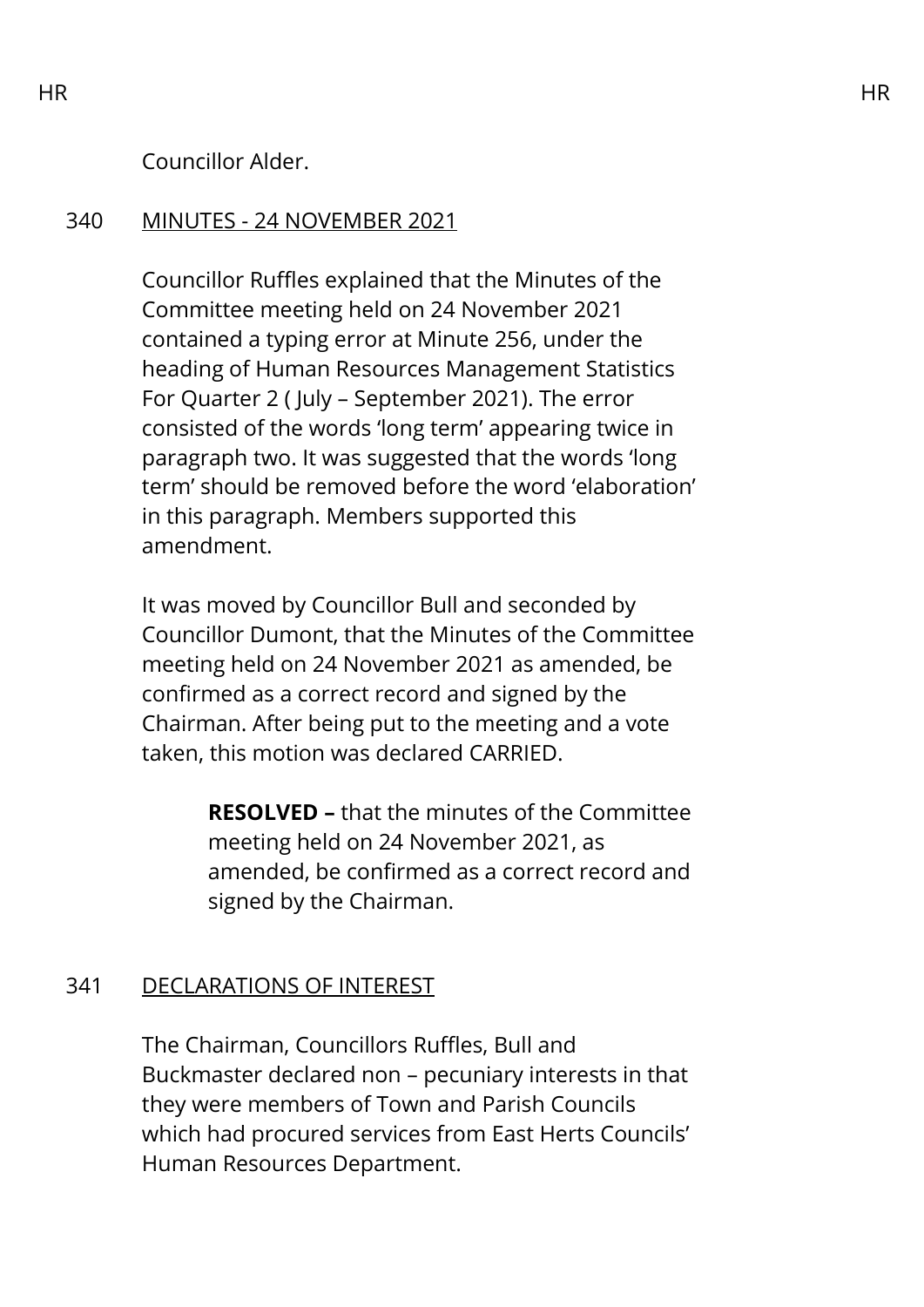## 342 CHAIRMAN'S ANNOUNCEMENTS

The Chairman welcomed Jane Mackie, the new Human Resources and Organisational Development Manager to the meeting.

# 343 HEALTH AND SAFETY QUARTERLY STATISTICS (Q3)

The Chairman asked if Members had any questions regarding the report, and asked if The Health and Safety Officer had anything else to add. Councillor Ruffles extended his thanks to the Health and Safety Officer for the extra support which he had given to the Hertford Theatre Team in relation to their Christmas productions at Southern Maltings in Ware.

Councillor Bull asked if there was any reason for Grange Paddocks leading the table of accident statistics. The Health and Safety Officer said that this was due to the larger size of this facility and therefore its higher footfall. He said that the statistics were also affected by the swimming pool facilities at Hartham Leisure Centre currently being closed to the public due to refurbishment. The Head of Human Resources and Organisational Development added that the higher footfall at Grange Paddocks was the clear link. He said that contractors would be asked to provide accident statistics from similar sized facilities to enable more meaningful comparisons going forward.

The Chairman referred to page 30, item 8 of the report, and asked how the new lone working programme implementation was progressing. The Health and Safety Officer said that uploaded forms were being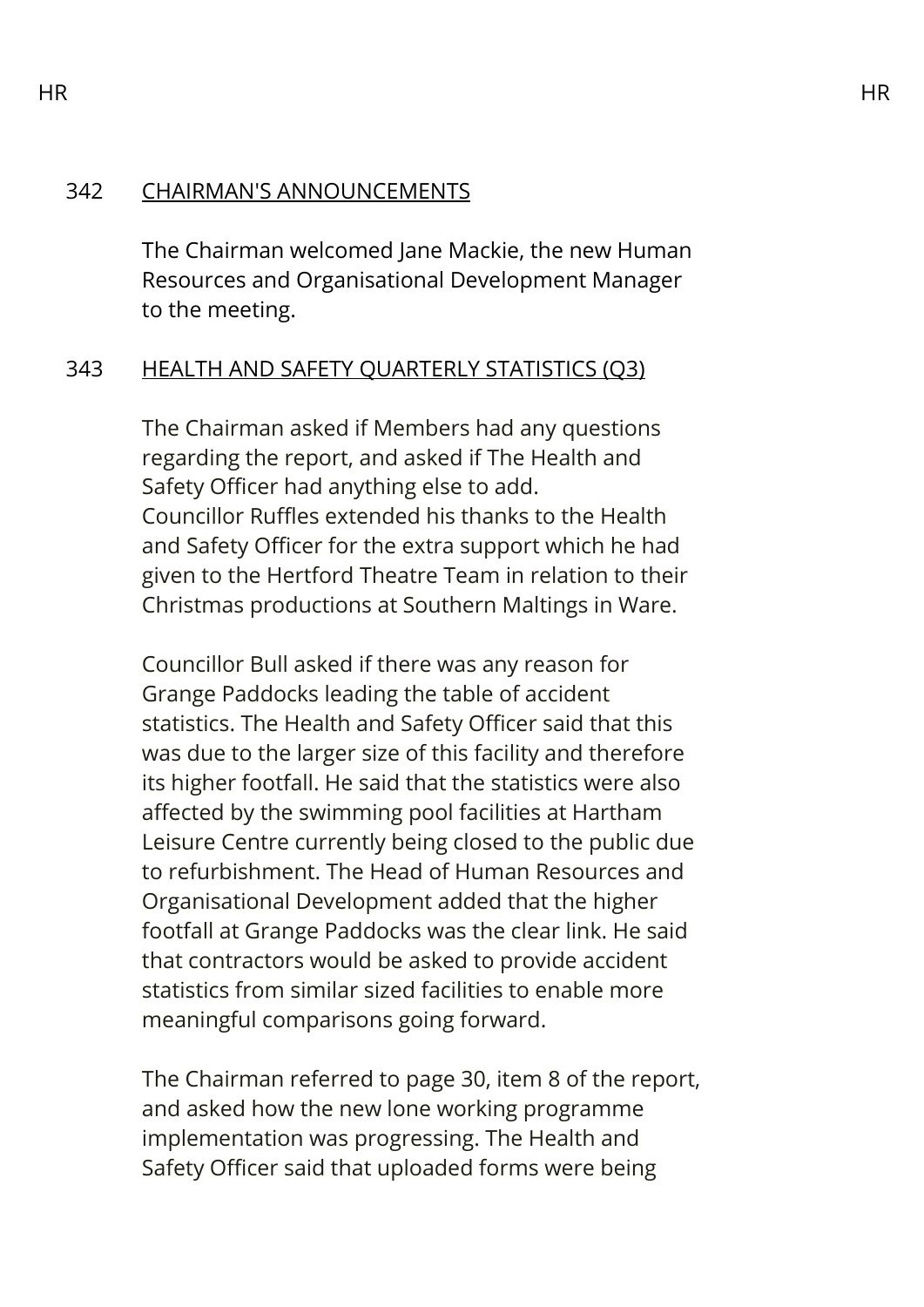received from service teams. These forms were being passed to People Safe, who would then change the administration portal, and issue new upgraded devices. He explained that these new upgraded devices would be phase issued to staff with training, that each team would have its own group administrator, and that he himself would have contract management oversight, enabling the production of user reports.

The Chairman asked if there would be a time when both of the lone working services would be working simultaneously as they phased over. The Health and Safety Officer said that there would be an overlap, and that this would maintain continuity of service ensuring that staff continued to have protection.

It was moved by Councillor Dumont and seconded by Councillor Buckmaster that the recommendations, as detailed, be approved. After being put to the meeting and a vote taken, the motion was declared CARRIED.

> **RESOLVED –** that the Health and Safety Quarterly Review (Q3) – October 2021 to December 2021 be received.

#### 344 GENDER PAY GAP ANNUAL REPORT 2021

The Head of Human Resources and Organisational Development introduced the report on behalf of its author Claire Kirby. He said that the pay gap had slightly widened, but was essentially the same as it was in other years. This was due to the overpopulation of women across the organisation, with a heavier distribution of women in lower paid jobs. He explained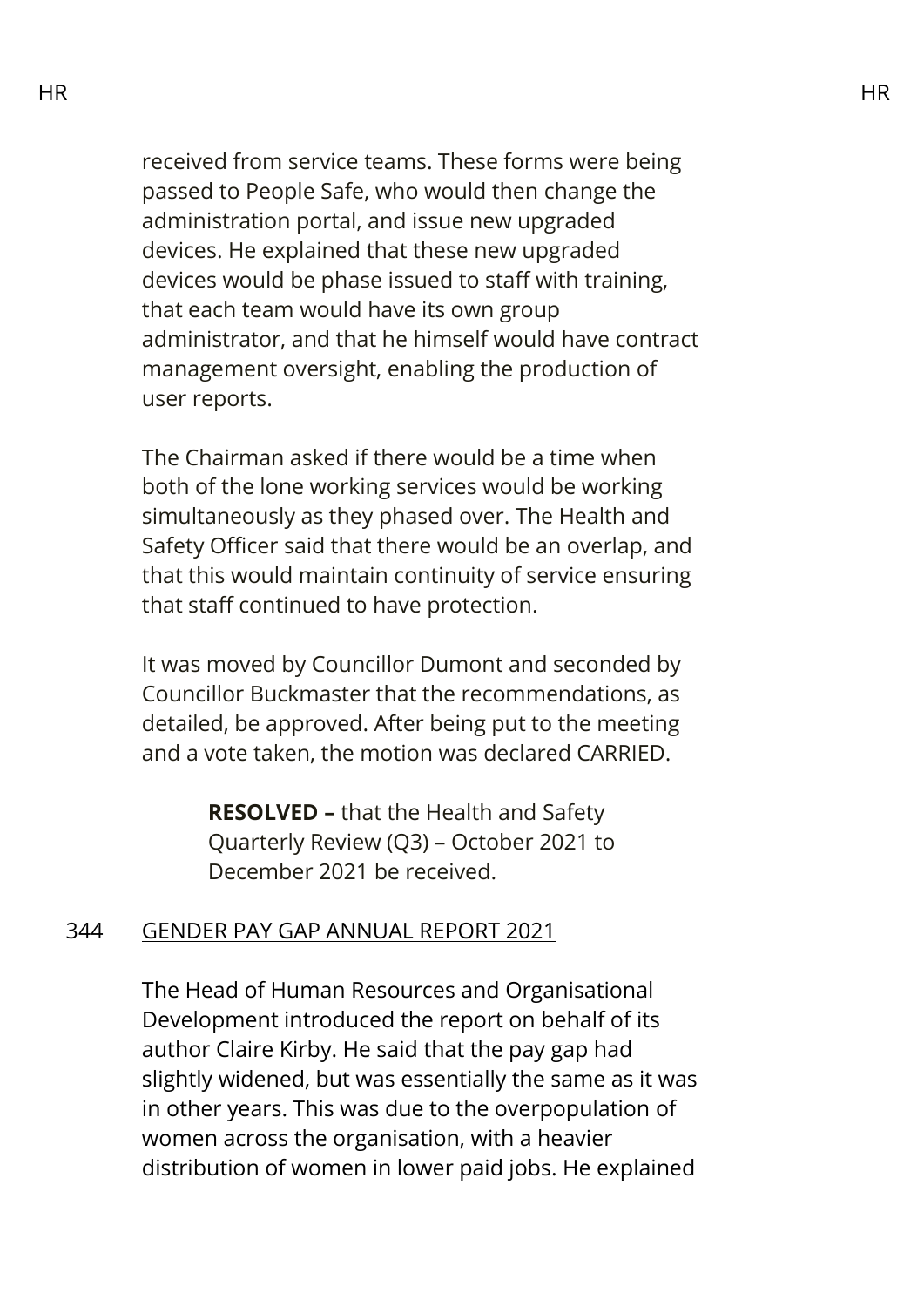that those attracted to the flexibility of lower paid jobs were those with childcare responsibilities, which were traditionally women. He said that many male dominated job roles had also been outsourced including jobs in Waste, IT, Parks and Leisure and Maintenance.

Councillor McMullen said that the report gave the impression that all was going well, and that all balanced out. He said that he was impressed, and gave his congratulations to officers for their work.

Councillor Dumont referred to page 36 of the report regarding e- learning courses which included unconscious bias training. He welcomed the inclusion of such training and said that the Council's demographic mirrored the population, and so the organisation was in a good place already.

The Head of Human Resources and Organisational Development said that nobody wanted to use 'industry excuses' but the Council does have a female domination in part due to the flexibility which it offers.

Councillor Ruffles expressed his concern about creating a bias for customer service and asked if customer facing roles were a good male career path. The Head of Human Resources and Organisational Development said that customer service roles did not have a high turnover and welcomed those with childcare responsibilities. He added that there were two men in Customer Services, and that men had been employed in entry roles positions in other areas, for example in Planning.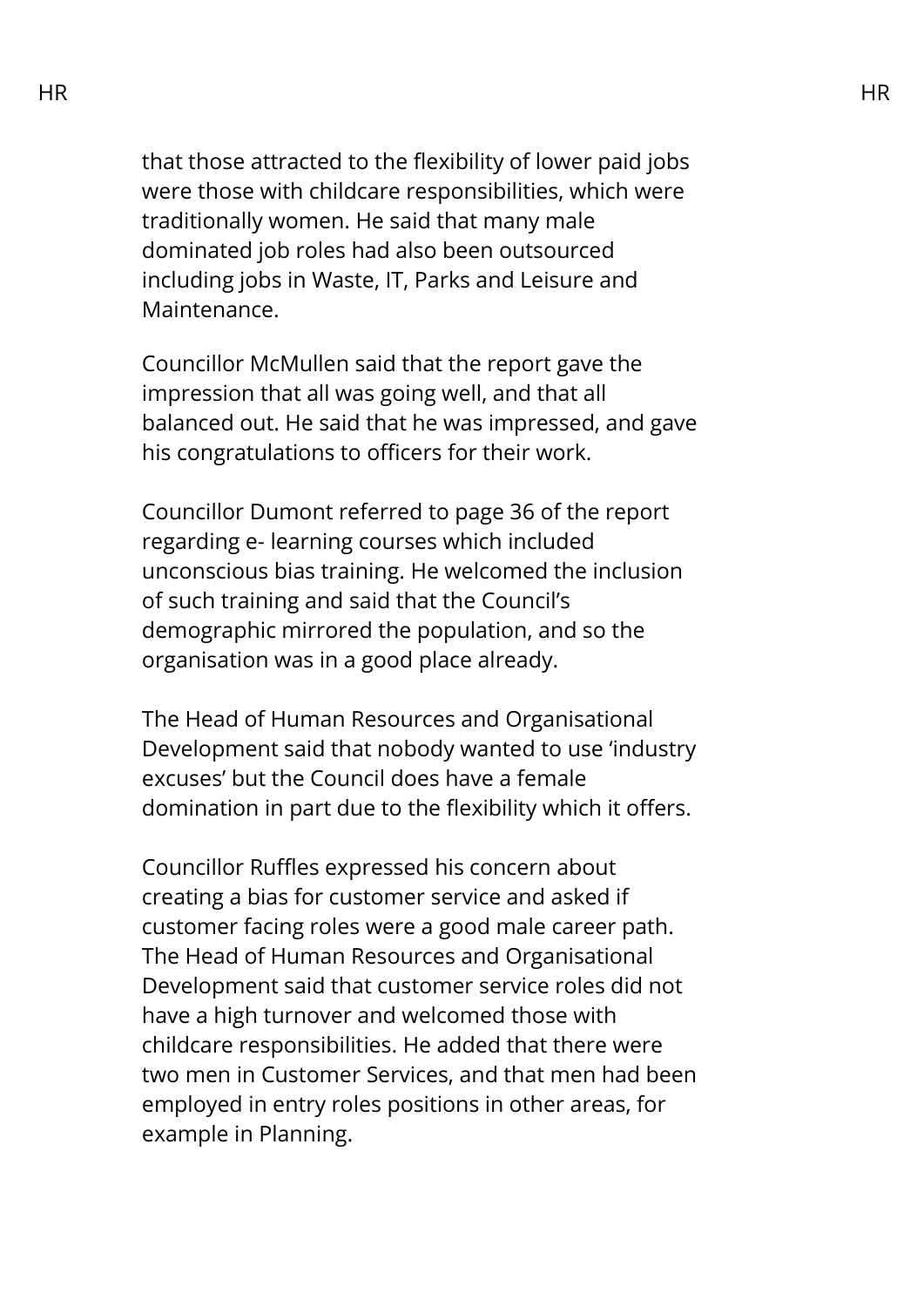Councillor Ruffles said it was important to appoint the best person to the job. The Head of Human Resources and Organisational Development said that this was what was being done, and that the case studies within the report showed this. He added that the latest apprentice appointed to Customer Service was male, but reiterated that the council could not recruit on the basis of gender.

The Chairman referred to page 39 of the report and asked for any comments on the action plan.

It was moved by Councillor McMullen and seconded by Councillor Buckmaster that the recommendations, as detailed, be approved. After being put to the meeting and a vote taken, the motion was declared CARRIED.

> **RESOLVED** – that (A) the Gender Pay Gap Report be noted.

(B) that the action plan 22/23 be agreed.

### 345 PAY POLICY STATEMENT 2022 - 23

The Head of Human Resources and Organisational Development introduced the report. He said that the policy remained the same as last year as the pay award is yet to be awarded. He added that there are no other proposed changes to the policy.

The Chairman asked if Members had any comments.

It was moved by The Chairman and seconded by Councillor Ruffles that the recommendations, as detailed, be approved. After being put to the meeting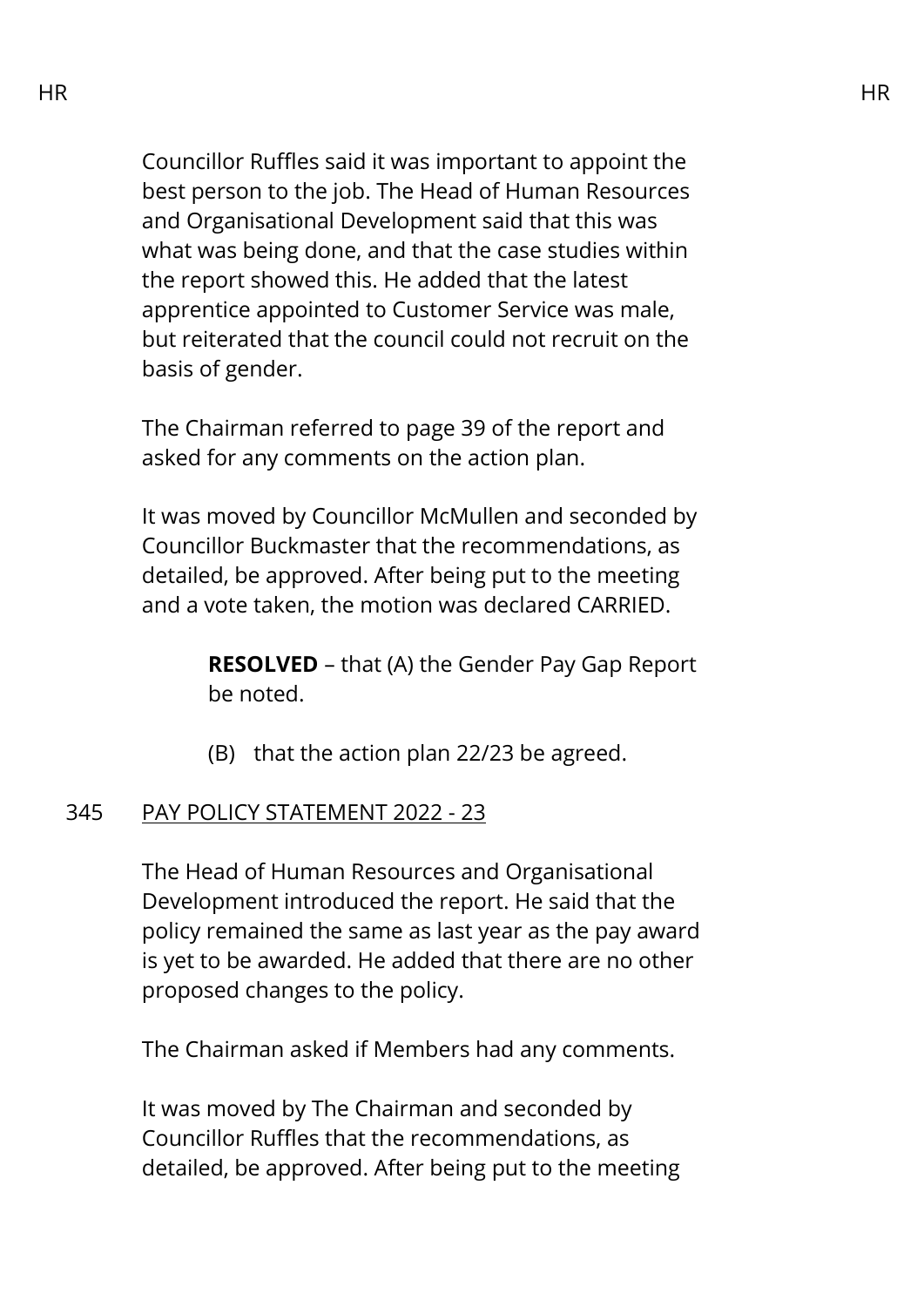and a vote taken, the motion was declared CARRIED.

**RESOLVED** - that the Pay Policy Statement 2022/23 be recommended for approval by Council.

### 346 HUMAN RESOURCES MANAGEMENT STATISTICS - QUARTER 3 REPORT

The Head of Human Resources and Organisational Development introduced the report which set out Human Resources statists for Quarter 3 to include vacancy, recruitment and sickness data alongside turnover and equality. He said that turnover was down. He added that trends showed that the first eighteen months of the pandemic held people back from changing careers, but then later pushed them to retire or to make change. He said that the Council had seen a number of retirements, several within Revenues and Benefits which was a hard department to recruit to. The Head of HR and Organisational Development said that all vacancies were being looked at carefully in line with the requirement for savings*.*  He continued by saying that there had been an increase in sickness, both in an overhang of long term cases and in short term cases due to the pandemic and the side effects of the vaccine.

Councillor Dumont asked The Head of Human Resources and Organisational Development if he thought the level of short term sickness would increase now that people were returning to the office post pandemic. The Head of Human Resources and Organisational Development said that they had seen staff continue to work through sickness by working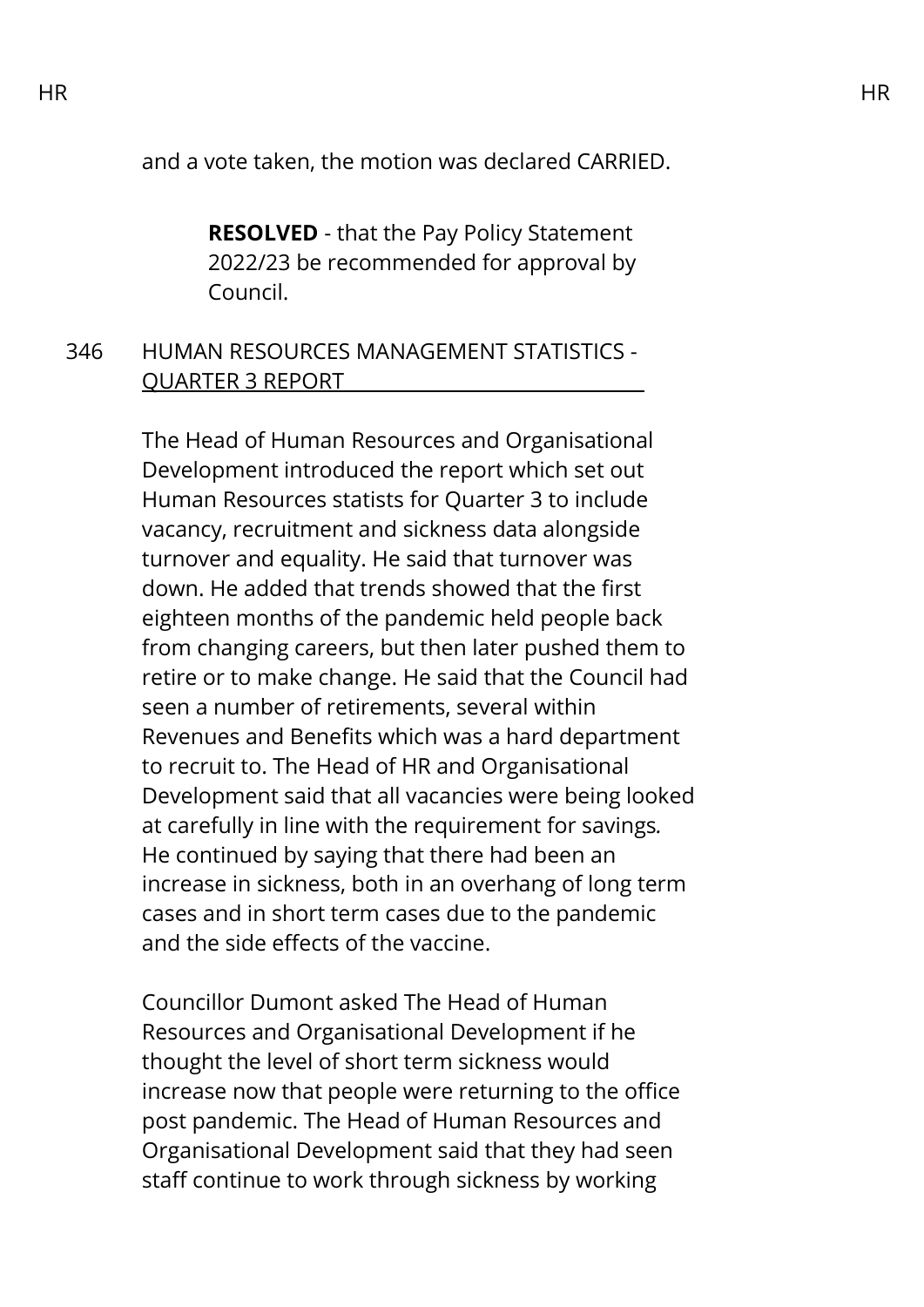from home, but then frustrations at the length of the pandemic had negated this.

The Human Resources and Organisational Development Manager said she agreed with The Head of Human Resources and Organisational Development in that people struggled through sickness. She said there had been a drop off in the sickness of those with long term conditions, who could now better manage their conditions by working from home. The Head of Human Resources and Organisational Development added that there had been blended working offers based on such scenarios.

The Head of Human Resources and Organisational Development said that it was important that if staff were ill they should not be working from home. He said that most staff had taken well to working from home 50% of the time, but there were some who did not want to return to the office at all. He said that this was being kept in check and that the blended working offers would be reviewed in November/December 2022. He said that having people in the office was good for both creativity and innovation and for staff mental health and wellbeing. Councillor Dumont said that it was complex and that people may have many reasons as to why they are seeking a certain life/work balance. He said it was very important that people spend some of their working life in the office, for wellbeing and creativity and to feel a sense of belonging.

Councillor Ruffles asked what qualifications/characteristics were required by candidates to fill the vacancies which existed within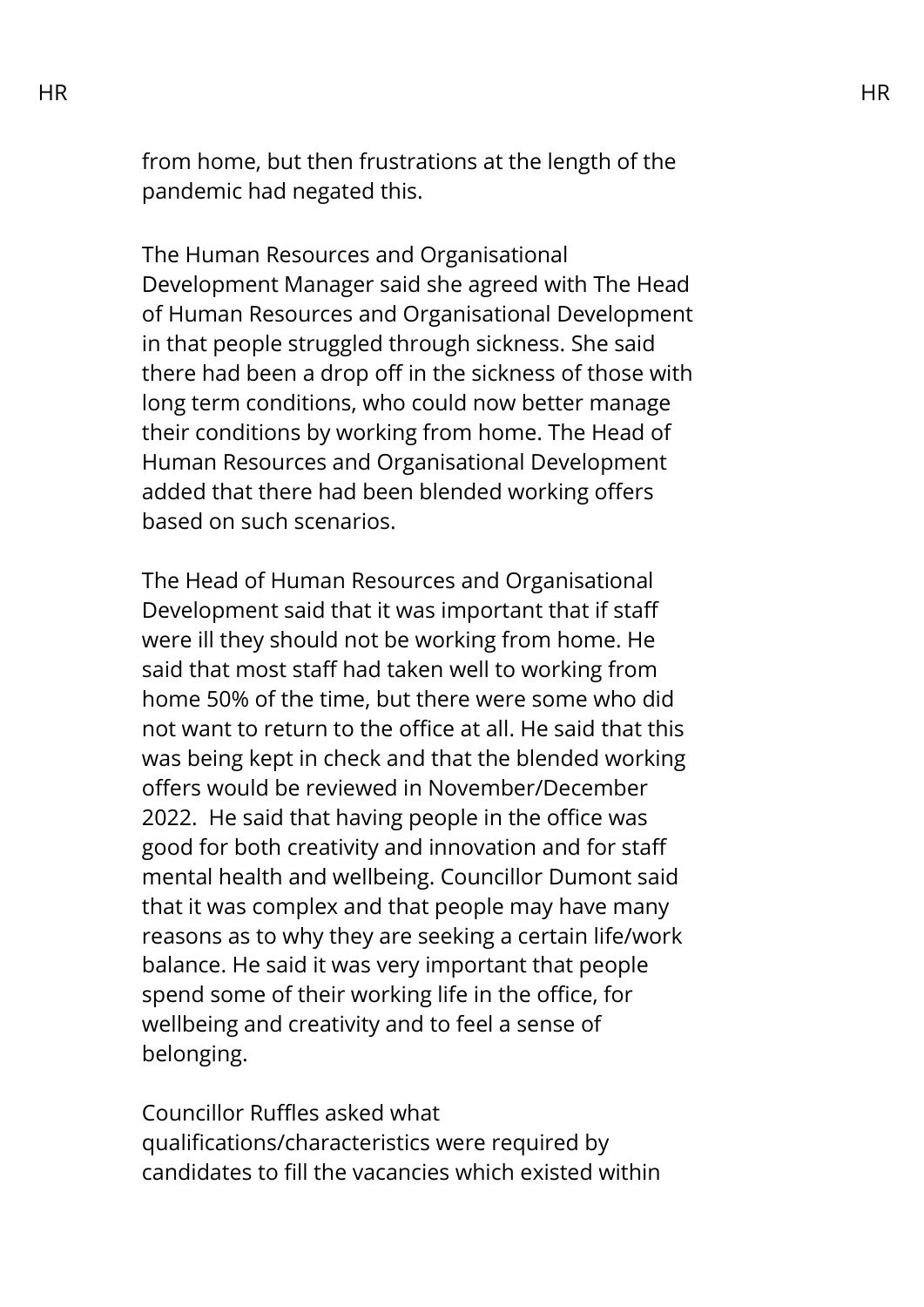the Revenues and Benefits Department. The Head of Human Resources and Organisational Development said that generally they required people with experience, as training comes from on the job. He said that discussions were taking place with regard to the Revenues and Benefits Department expanding to support other districts. This would involve Transfer of Undertakings (Protection of Employment) (TUPE) to obtain the experienced staff required, and would also make the Council an option for employees. He finished by saying that a new experienced Benefits Manager had been recruited, and that as a department Revenues and Benefits had seen the biggest number of recent retirements.

It was moved by Councillor Bull and seconded by Councillor Ruffles that the recommendations, as detailed, be approved. After being put to the meeting and a vote taken, the motion was declared CARRIED.

> **RESOLVED** – that the Human Resources Management Statistics for Quarter 3 (October - December 2021) be received.

### 347 HR AND PAYROLL TEAM UPDATE

The Head of Human Resources and Organisational Development introduced the report. He drew Members attention to page 83, point 2.4 regarding the regrouping of the Human Resources Team. He said that the post of Human Resources and Organisational Development Manager had been given more responsibility and successfully recruited in to. He added that the HR apprentice/ trainee was now a permanent member of staff, becoming a full time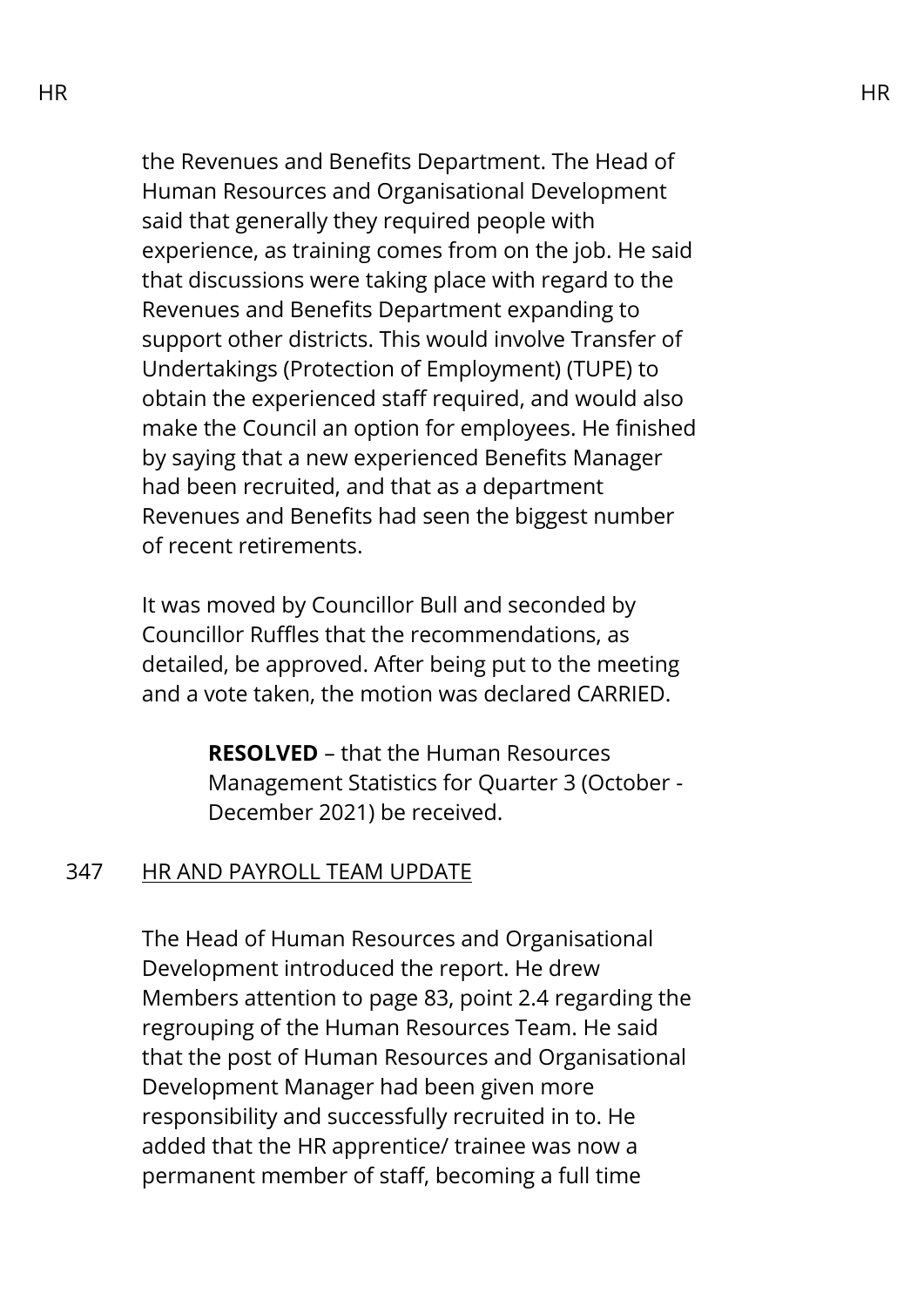Human Resources Officer from January 2022. The Head of Human Resources and Organisational Development continued by saying that the post recently vacated by retirement within the department would be reviewed before being replaced.

The Head of Human Resources and Organisational Development said that a rollout of staff briefing programmes relating to the new Personal Development Review (PDR) forms would soon start. He said that 360 degree PDR feedback would commence initially for managers only, as per Unison's suggestion. He continued by saying that booklets on the new Core Competencies had been produced, and that these would be circulated to Members when finalised. He said that the move towards using the Applicant Tracking System (ATS) continued. External services were still being provided by the department to Town Councils, and that approaches for services had been received from two Parishes. He finished by saying that the Wellbeing Programme continued, with some activates being effected due to the pandemic, and that the Payroll system development had another new Account Manager.

Councillor Dumont referred to page 88, point 4.2 and asked if Indeed were being used to advertise posts, and if the Council had any capacity to carry out proactive recruitment through the accessing of CV databases and the receiving of CV alerts. The Head of Human Resources and Organisational Development said that Indeed were being used as part of a multiproduct, and not a sole contract. He said that the cost of access to such databases had increased and there was an issue with having the capacity to enable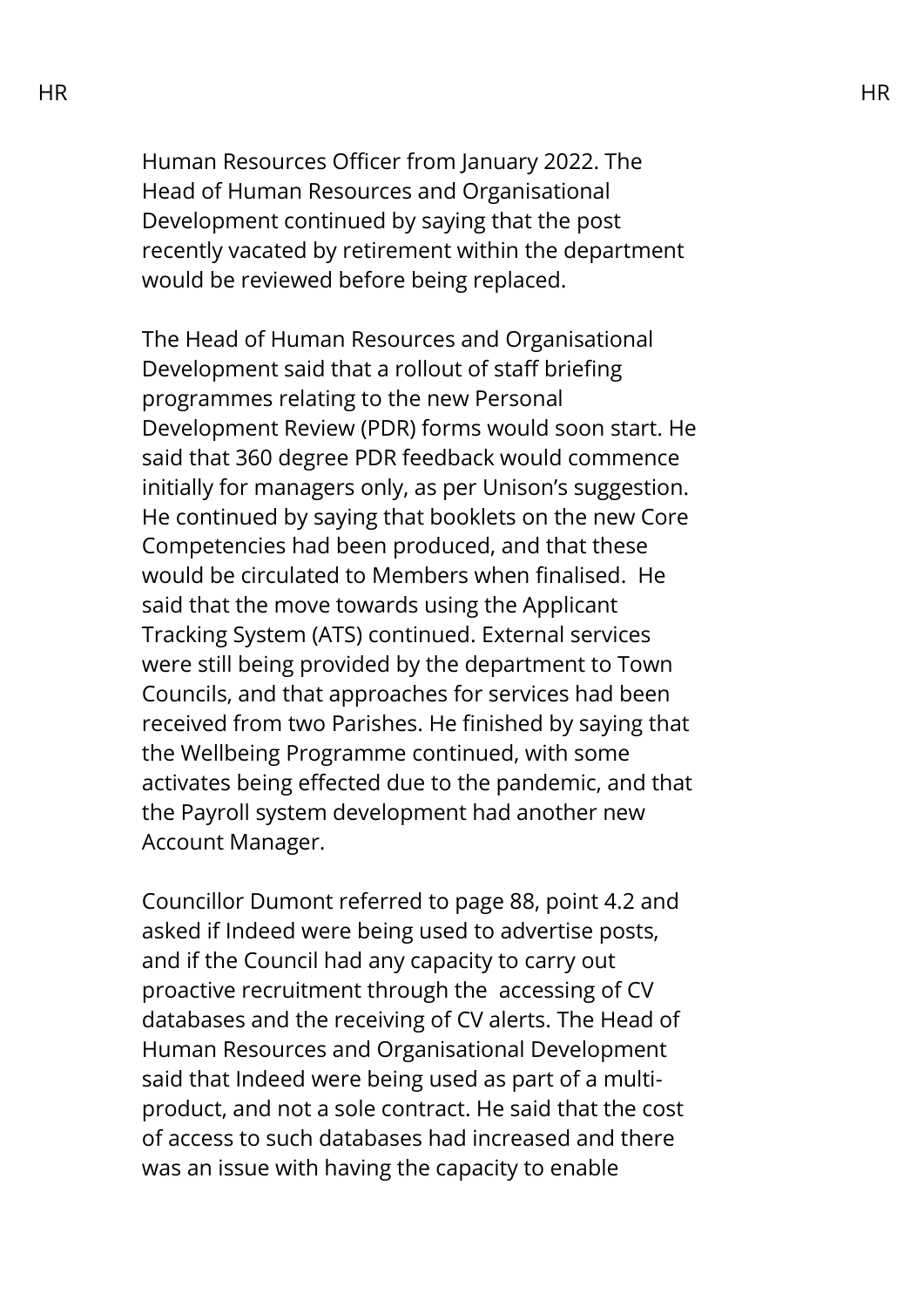dedication into the searching of these. He continued by saying that a proactive approach had been taken with executive search, as with the Section 151 Officer and that in future part one of the Council's application form would be replaced by candidates uploading their CV's.

The Chairman said that it was good to hear about the Trainee Human Resources Officer who had attended the last committee meeting in the absence of The Head of Human Resources and Organisational Development. She referred to page 91, point 7.4 and asked if the word 'Trainee' was a typing error. The Head of Human Resources and Organisational Development confirmed that this was an error, an overhang as the Officer was no longer a Trainee.

The Chairman asked if it was expected that attendance at wellbeing events would increase as staff returned to the office. The Head of Human Resources and Organisational Development said he hoped this would be the case. He said that take up to the wellbeing offer had been low, with no real reasons as to why. Events had been arranged at different times of the day, including during work hours with people being encouraged attend. It was felt that staff prioritised their work over participating in events and looked after their wellbeing themselves.

> **RESOLVED** – that the report be considered and received.

#### 348 URGENT BUSINESS

There was no urgent business.